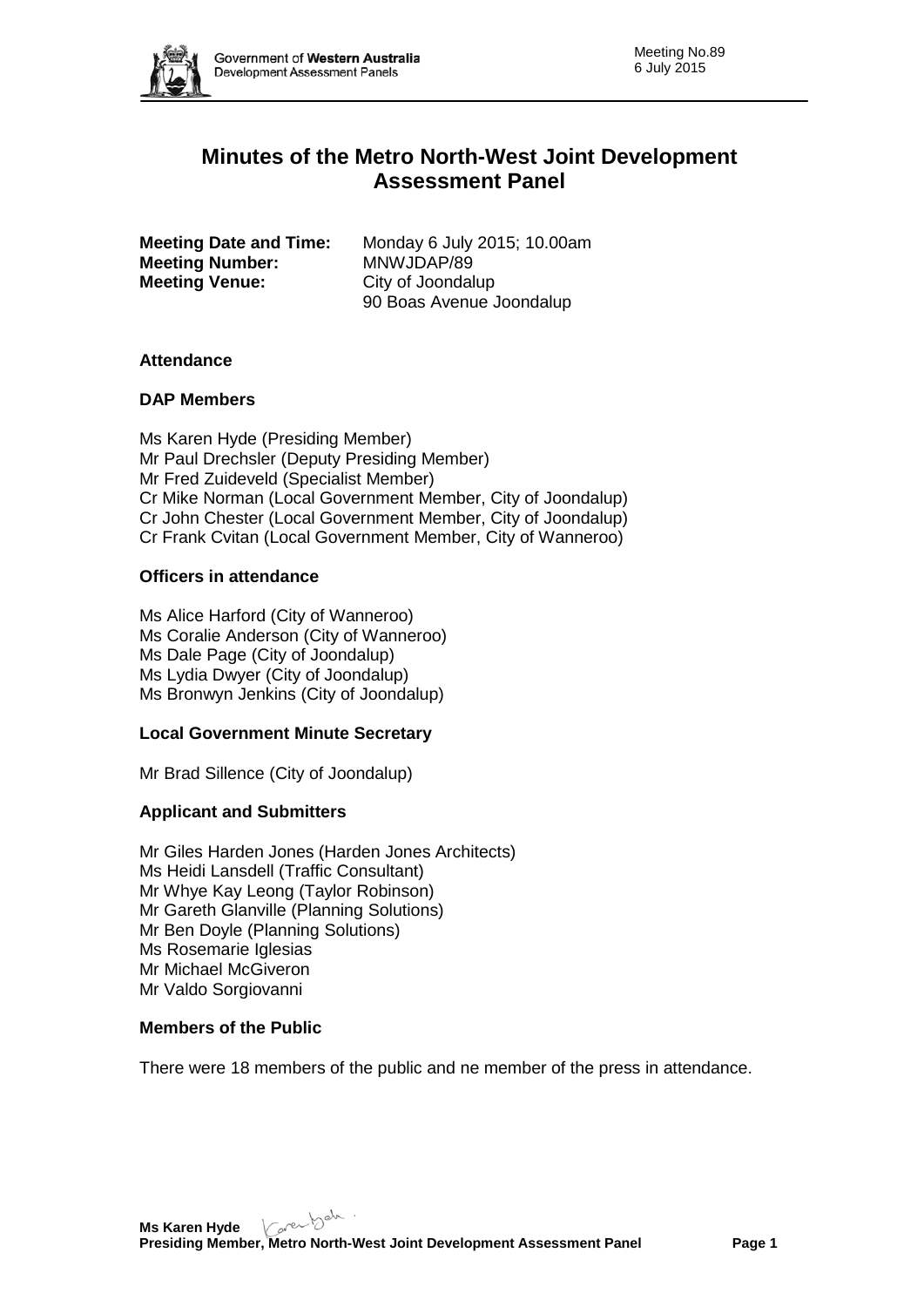

# **1. Declaration of Opening**

The Presiding Member, Ms Karen Hyde declared the meeting open at 10.00am on 6 July 2015 and acknowledged the past and present traditional owners and custodians of the land on which the meeting was being held.

The Presiding Member announced the meeting would be run in accordance with the *Development* Assessment *Panel Standing Orders 2012* under the *Planning and Development (Development Assessment Panels) Regulations 2011*.

The Presiding Member advised that the meeting is being audio recorded in accordance with Section 5.16 of the Standing Orders 2012; No Recording of Meeting, which states: *'A person must not use any electronic, visual or audio recording device or instrument to record the proceedings of the DAP meeting unless the Presiding Member has given permission to do so.'* The Deputy Presiding Member granted permission for the minute taker to record proceedings for the purpose of the minutes only.

### **2. Apologies**

Cr Russell Driver (Local Government Member, City of Wanneroo)

### **3. Members on Leave of absence**

Nil.

### **4. Noting of minutes**

Minutes of the Metro North-West JDAP meeting No. 87 held on 16 June 2015 were noted by DAP Members.

Minutes of the Metro North-West JDAP meeting No. 88 held on 25 June 2015 were not available for noting at the time of meeting.

# **5. Declaration of Due Consideration**

All members declared that they had duly considered the documents.

#### **6. Disclosure of interests**

Panel member, Cr John Chester, declared an impartiality interest in item 8.1. Cr John Chester advised Mr Richard Gray of 15 Foret Gardens, Hillarys is an acquaintance and has made a submission on the proposed development. Cr John Chester has met with him on one occasion concerning the development and to advise him of the procedures followed at Development Assessment Panel meetings.

Panel member, Cr Mike Norman, declared an impartiality interest in item 8.1. Cr Mike Norman advised he attended public meeting on the proposed development.

In accordance with section 4.6.1 and 4.6.2 of the Standing Orders 2012, the Presiding Member determined that the members listed above, who have disclosed an impartiality interest, are permitted to participate in discussion and voting on the items.

Karen bab **Ms Karen Hyde**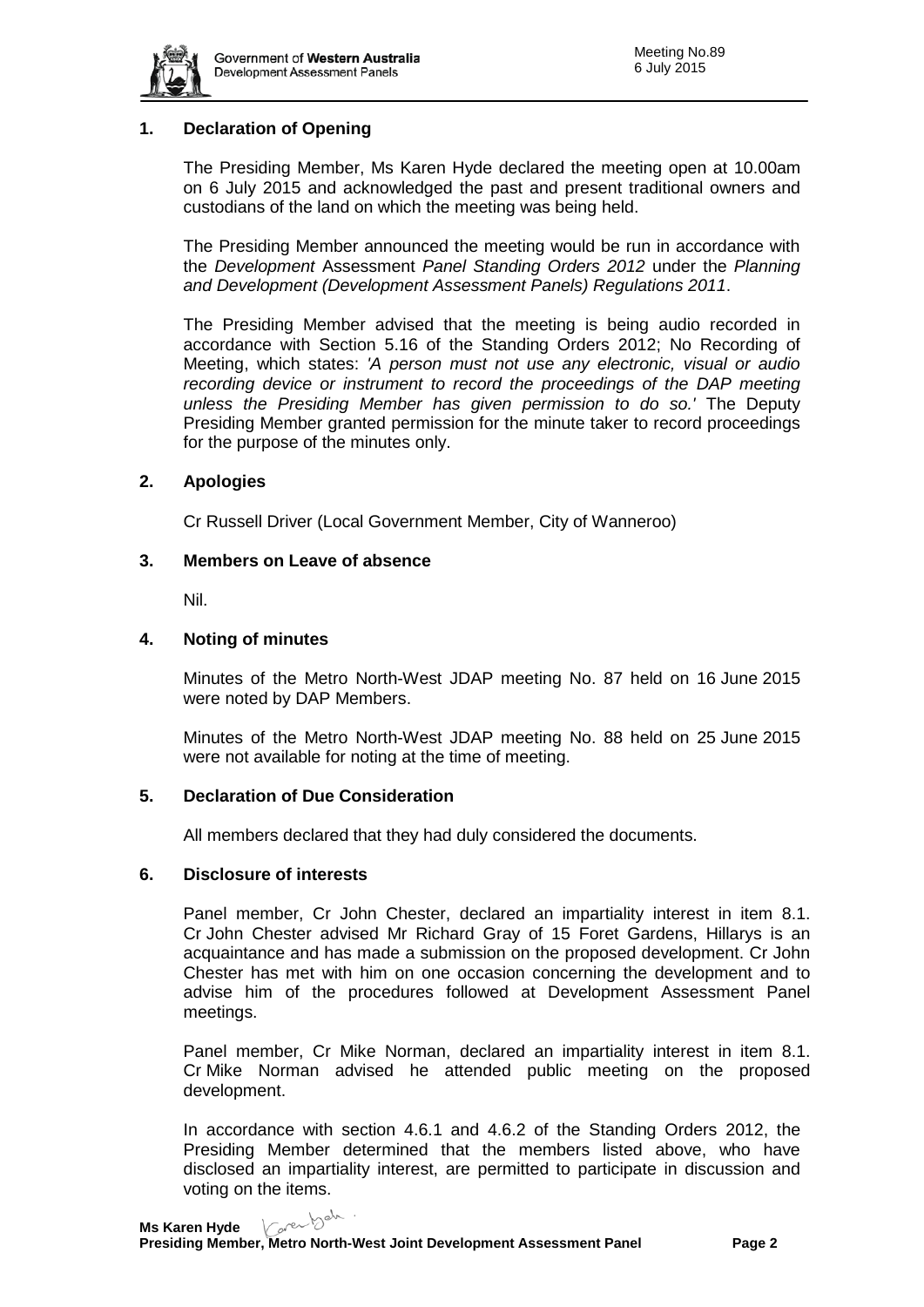

# **PROCEDURAL MOTION**

**Moved by:** Ms Karen Hyde **Seconded by:** Cr Cvitan

That the application at Item No. 9.1 be heard prior to the application at Item No. 8.1 and No. 8.2.

# **The Procedural Motion was put and CARRIED UNANIMOUSLY.**

# **7. Deputations and presentations**

7.1 Mr Ben Doyle (Planning Solutions) presented for the application at Item 9.1.

# *The presentation at Item 7.1 was heard prior to the application at Item No. 9.1.*

- 7.2 Mr Michael McGiveron presented against the application at Item 8.1.
- 7.3 Mr Valdo Sorgiovanni presented against the application at Item 8.1.
- 7.4 Ms Rosemarie Iglesias presented against the application at Item 8.1.
- 7.5 Mr Giles Harden Jones (Harden Jones Architects) and Ms Heidi Lansdell (Move Consultants) presented for the application at Item 8.1.

*The presentations at Item 7.2 through to 7.5 were heard prior to the application at Item No. 8.1.*

# **8. Form 1 - Responsible Authority Reports – DAP Application**

| 8.1 | <b>Property Location:</b><br><b>Application Details:</b><br>Applicant:<br>Owner:<br>Responsible authority: | Lot 28 (46) Angove Drive, Hillarys<br>Proposed two storey mixed use development<br><b>Harden Jones Architects</b><br>Paltara Pty Ltd<br>City of Joondalup |
|-----|------------------------------------------------------------------------------------------------------------|-----------------------------------------------------------------------------------------------------------------------------------------------------------|
|     | DoP File No:                                                                                               | DAP15/00754                                                                                                                                               |

# **PROCEDURAL MOTION**

**Moved by:** Cr Mike Norman **Seconded by:** Cr John Chester

That the Metro North-West JDAP resolves to:

**Defer** DAP Application reference DAP15/00754 and accompanying plans date stamped 14 May 2015 and 11 June 2015 in accordance with Clause 6.9 of the *City of Joondalup District Planning Scheme No. 2*, for the reason as follows:

#### **Reasons**

Before considering the application for planning approval, the advertising period is required to have ended pursuant to subclause 6.7.2 of the City's *District Planning Scheme No. 2* and due consideration given to submissions lodged in accordance with the notice.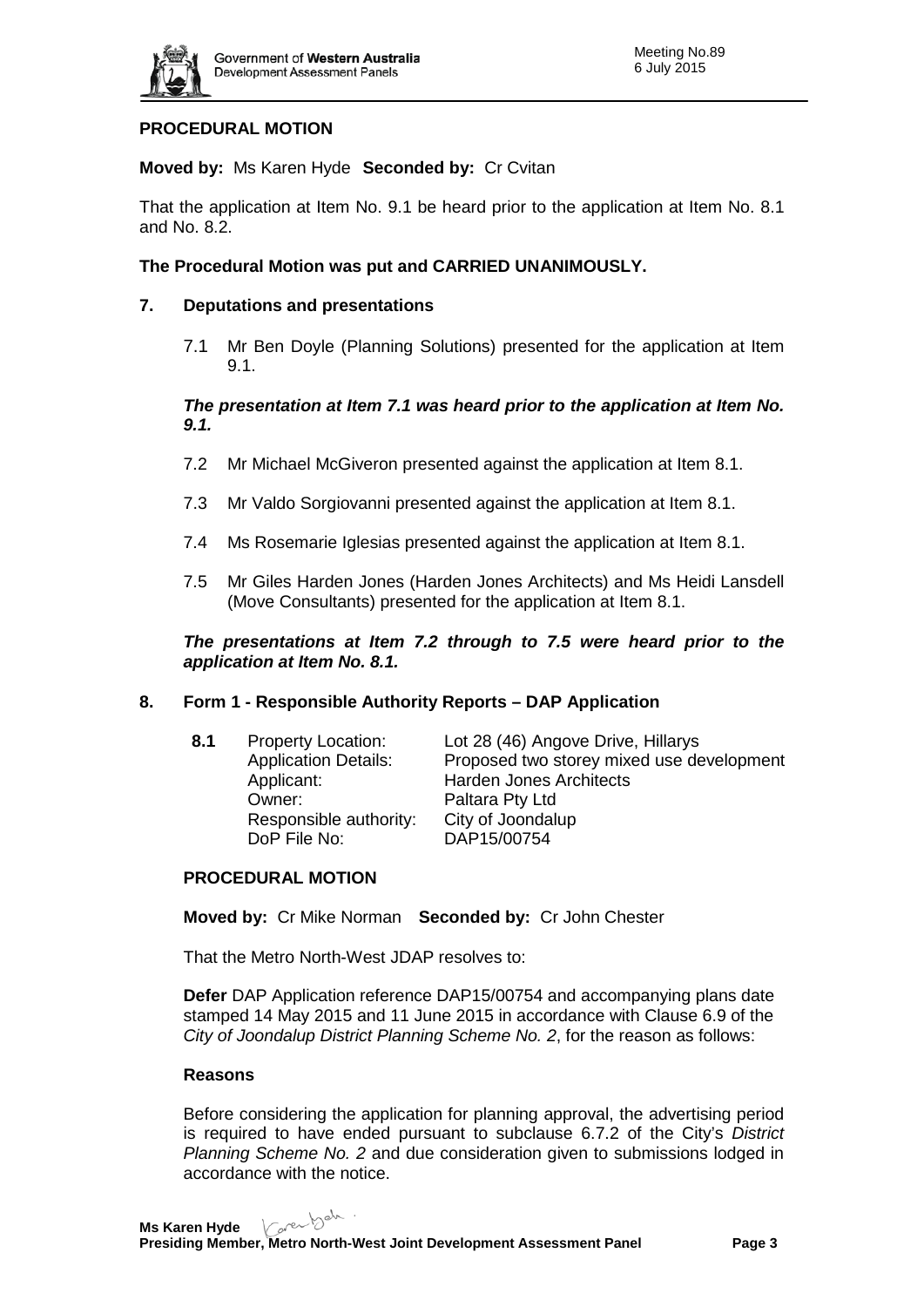

# **AMENDING MOTION**

**Moved by:** Mr Fred Zuideveld **Seconded by:** Cr John Chester

That an additional reason for deferral be added as follows:

- "2 To allow the applicant and the City an opportunity to discuss and consider, at a minimum:
	- 1 the relocation of south-west commercial tenancy;<br>2 relocation of the entrance(s) to the commercial term
	- relocation of the entrance(s) to the commercial tenancies;
	- 3 improving access to visitor parking;
	- 4 the location of the east wing;
	- 5 increasing the setbacks for the proposed development to reduce impact on neighbours;
	- 6 relocation of service equipment or treatment of service equipment to reduce impact on neighbours;
	- 7 overshadowing concerns particularly on the south-east boundary;
	- 8 increasing the provision of open space".

**REASON:** To allow the applicant and the City to discuss further refinements to the development.

# **The Amending Motion was put and CARRIED UNANIMOUSLY.**

### **PROCEDURAL MOTION (AS AMENDED)**

That the Metro North-West JDAP resolves to:

**Defer** DAP Application reference DAP15/00754 and accompanying plans date stamped 14 May 2015 and 11 June 2015 in accordance with Clause 6.9 of the *City of Joondalup District Planning Scheme No. 2*, for the reasons as follows:

#### **Reasons**

- 1 Before considering the application for planning approval, the advertising period is required to have ended pursuant to subclause 6.7.2 of the City's *District Planning Scheme No. 2* and due consideration given to submissions lodged in accordance with the notice.
- 2 To allow the applicant and the City an opportunity to discuss and consider, at a minimum:
	- 1 the relocation of south-west commercial tenancy;
	- 2 relocation of the entrance(s) to the commercial tenancies;
	- 3 improving access to visitor parking;
	- 4 the location of the east wing;
	- 5 increasing the setbacks for the proposed development to reduce impact on neighbours;
	- 6 relocation of service equipment or treatment of service equipment to reduce impact on neighbours;
	- 7 overshadowing concerns particularly on the south-east boundary;
	- 8 increasing the provision of open space.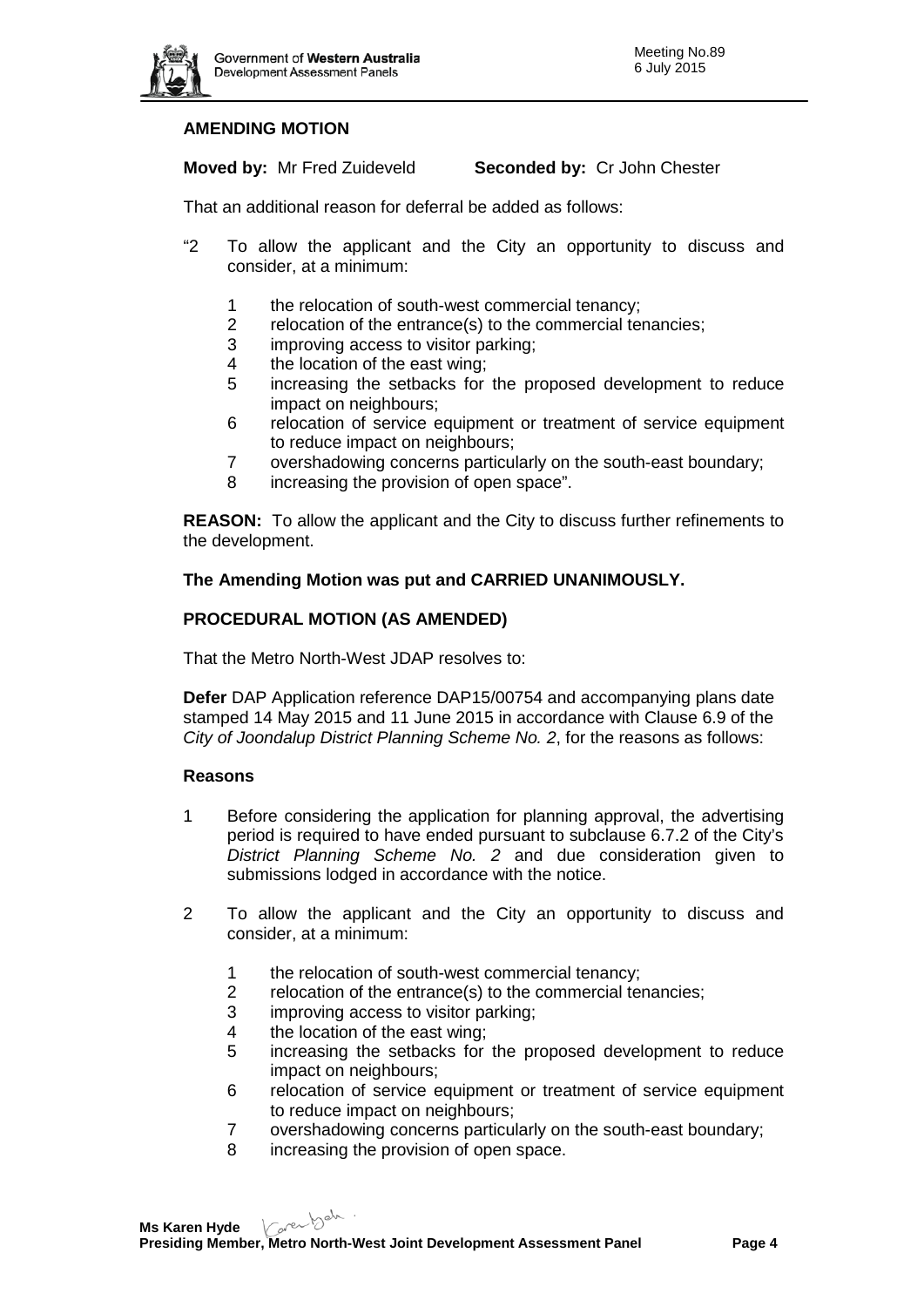

**The Procedural Motion (as amended) was put and CARRIED UNANIMOUSLY.**

| 8.2 | <b>Property Location:</b>   | Lot 40 (6) and Lot 201 (8) Packard Street,<br>Joondalup                                              |
|-----|-----------------------------|------------------------------------------------------------------------------------------------------|
|     | <b>Application Details:</b> | Proposed additions to existing warehouse and<br>new warehouse, showroom and lunch bar<br>development |
|     | Applicant:                  | <b>Taylor Robinson</b>                                                                               |
|     | Owner:                      | Gypsy Hill Pty Ltd                                                                                   |
|     | Responsible authority:      | City of Joondalup                                                                                    |
|     | DoP File No:                | DAP15/00786                                                                                          |

### **REPORT RECOMMENDATION / PRIMARY MOTION**

**Moved by:** Cr John Chester **Seconded by:** Cr Mike Norman

That the Metro North-West JDAP resolves to:

**Approve** DAP Application reference DAP15/00786 and accompanying plans 14086 DA1, DA1.1, DA2, DA3 and DA4 dated 16/06/2015, in accordance with Clause 6.9 of the *City of Joondalup District Planning Scheme No. 2*, subject to the following conditions:

# **Conditions**

- 1. This decision constitutes planning approval only and is valid for a period of two years from the date of approval. If the subject development is not substantially commenced within the two year period, the approval shall lapse and be of no further effect.
- 2. The following maximum number of employees, per unit, shall be permitted at any given time:
	- Warehouse 4 and Showroom 4 6 employees
	- Tenancy 1 4 employees
	- Tenancy 2 10 employees
	- Tenancy 3 11 employees
	- Tenancy 4 5 employees
	- Tenancy 5 5 employees
- 3. The mezzanine office space within Tenancy 2 and Tenancy 3 are approved as 'Showroom' as defined by DPS2 only and are to be used for office purposes ancillary to the showroom development only.
- 4. The 10 proposed on-street parking bays within the Packard Street road reserve do not form part of this approval.
- 5. The construction of the pedestrian footpath within the Packard Street road reserve is required to be constructed prior to the development first being occupied. All costs associated with the proposed construction of the pedestrian footpath within the Packard Street road reserve shall be at the expense of the applicant. All works are to be completed to the satisfaction of the City prior to the development first being occupied.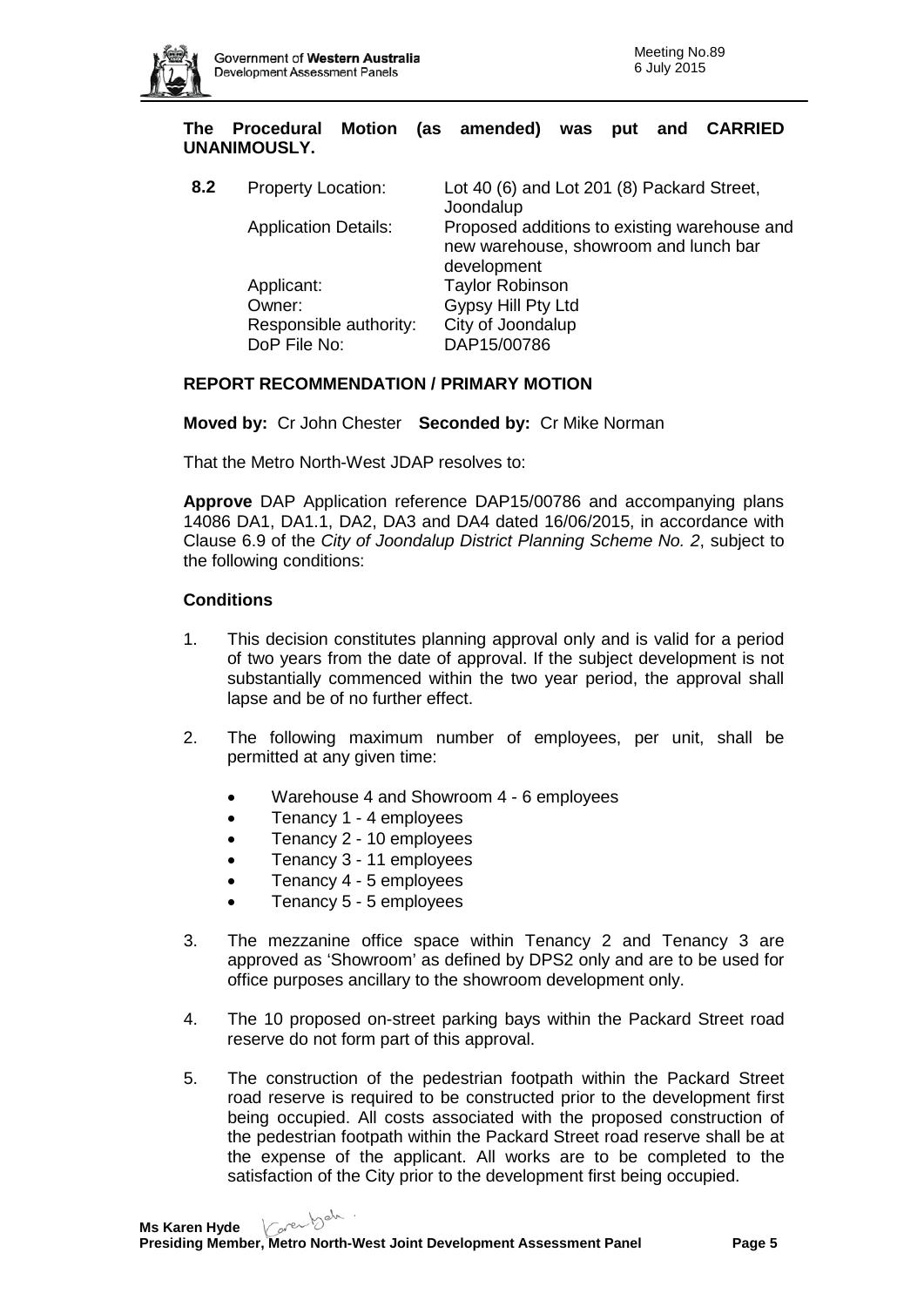

- 6. All costs associated with the proposed relocation of the existing street lamp within the Winton Road verge area adjacent to Lot 201 (8) Packard Street shall be at the expense of the applicant. All works are to be completed to the satisfaction of the City prior to the development first being occupied.
- 7. A full schedule of materials, colours and finishes for all external facades shall be submitted to, and approved by the City, prior to the commencement of development. Development shall be in accordance with the approved schedule and finishes shall be maintained to a high standard, including being free of vandalism, to the satisfaction of the City.
- 8. A Construction Management Plan shall be submitted to, and approved by the City, prior to the commencement of development. The Plan shall detail how it is proposed to manage:
	- all forward works for the site:
	- the delivery of materials and equipment to the site;
	- the storage of materials and equipment on the site;
	- the parking arrangements for the contractors and subcontractors;
	- the management of sand and dust during the construction process;
	- other matters likely to impact on the surrounding properties.
- 9. Detailed landscaping plans shall be submitted to the City for approval prior to the commencement of development. These landscaping plans are to indicate the proposed landscaping treatment(s) of the subject site and the adjoining road verge(s), and shall:
	- Be drawn at an appropriate scale of either 1:100, 1:200 or 1:500;
	- Provide all details relating to paving, treatment of verges and tree planting in the car park;
	- Show spot levels and/or contours of the site;
	- Indicate any natural vegetation to be retained and the proposed manner in which this will be managed;
	- Be based on water sensitive urban design principles to the satisfaction of the City;
	- Be based on Designing out Crime principles to the satisfaction of the City; and
	- Show all irrigation design details.
- 10. Landscaping and reticulation shall be established in accordance with the approved landscaping plans, Australian Standards and best trade practice prior to the development first being occupied and thereafter maintained to the satisfaction of the City.
- 11. The car parking shade trees as indicated on the approved plans shall be installed prior to the development first being occupied. The trees shall be located within tree wells and protected from damage by vehicles and maintained to the satisfaction of the development.
- 12. The driveways, crossovers and pedestrian footpath addition are to be designed and constructed to the satisfaction of the City prior to occupation of the development.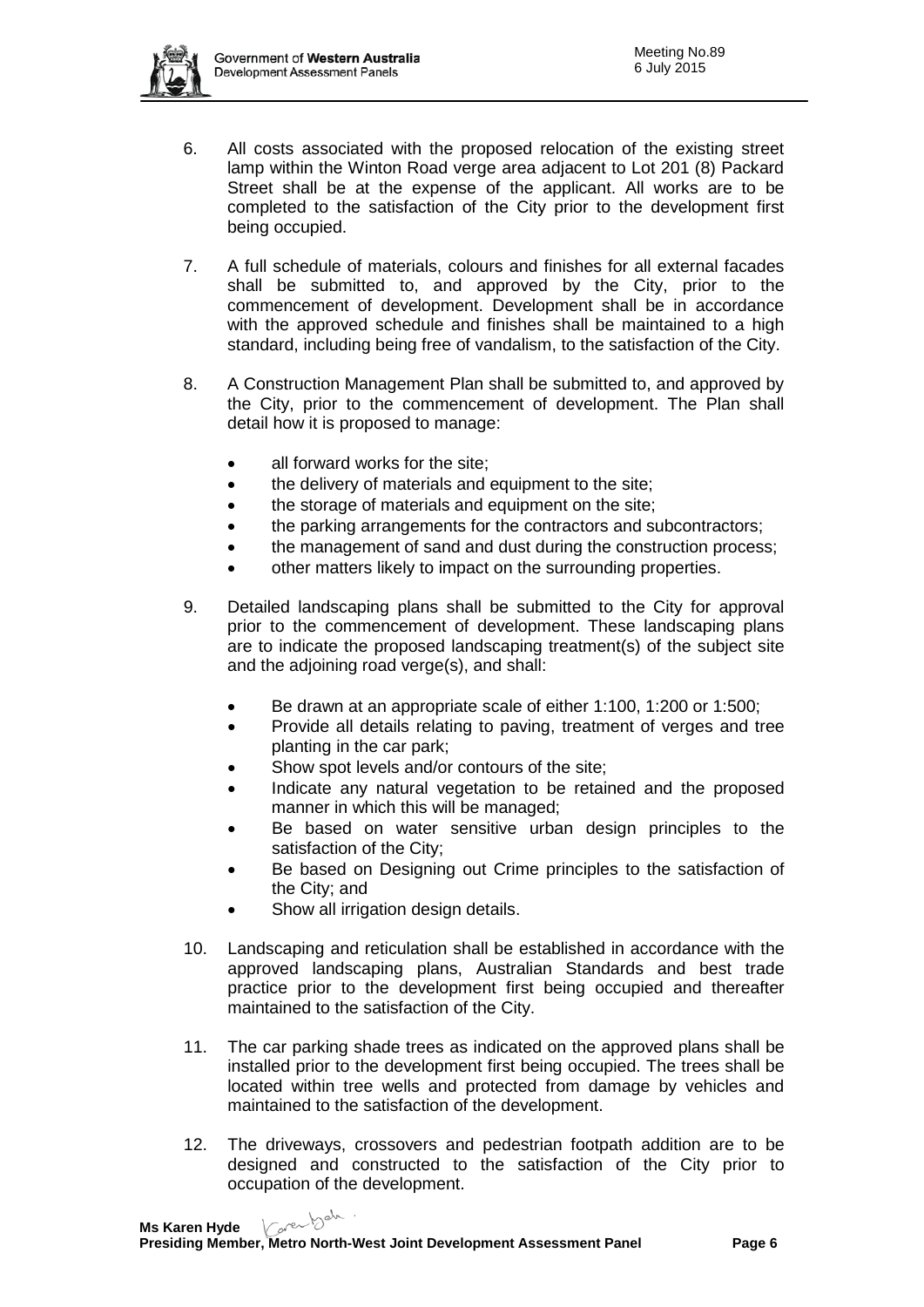

- 13. A refuse management plan indicating the method of rubbish collection is to be submitted prior to the commencement of development, and approved by the City prior to the development first being occupied.
- 14. An on-site stormwater drainage system, with the capacity to contain a 1:100 year storm of 24-hour duration, is to be provided prior to the development first being occupied, and thereafter maintained to the satisfaction of the City. Details of the proposed stormwater drainage system is required to be submitted to, and approved by the City, prior to the commencement of development.
- 15. All development shall be contained within the property boundaries.
- 16. Any proposed external building plant, including air conditioning units, piping, ducting and water tanks, being located so as to minimise any visual and noise impact on surrounding landowners, and screened from view from the street, and where practicable from adjoining buildings. Details of the location of such plant shall be submitted to, and approved by the City, prior to the commencement of development.
- 17. The parking bays, driveways and access points shall be designed in accordance with the Australian Standard for Off-street Car Parking (AS/NZS2890.1 2004) and Off-street Parking for People with Disabilities (AS/NZS2890.6 2009). Such areas are to be constructed, drained and marked prior to the development first being occupied, and thereafter maintained, to the satisfaction of the City. Details shall be provided to, and approved by the City, prior to commencement of development.

# **Advice Notes**

- 1. Further to condition 1, where an approval has so lapsed, no development shall be carried out without the further approval of the City having first being sought and obtained.
- 2. The applicant and developer are strongly encouraged to consider the need for the provision of suitable amounts of shaded, secure, bicycle parking areas and end-of-trip facilities on the site.
- 3. All signage shall be the subject of a separate application for planning approval.
- 4. The City's local laws require bins on commercial properties to be stored within an enclosed bin storage area at all times. Bin storage areas must incorporate wash down facilities and the minimum specification is a suitable sized enclosure with a solid concrete floor graded to an industrial floor waste connected to sewer and provided with a hose cock.
- 5. The proposed lunch bar is to comply with the *Food Act 2008*. Consideration should be given to the mechanical ventilation likely required for a lunch bar kitchen and given the location of this premises against the property boundary the location of exhaust outlets so as to comply with the provisions of the BCA and AS1668.2.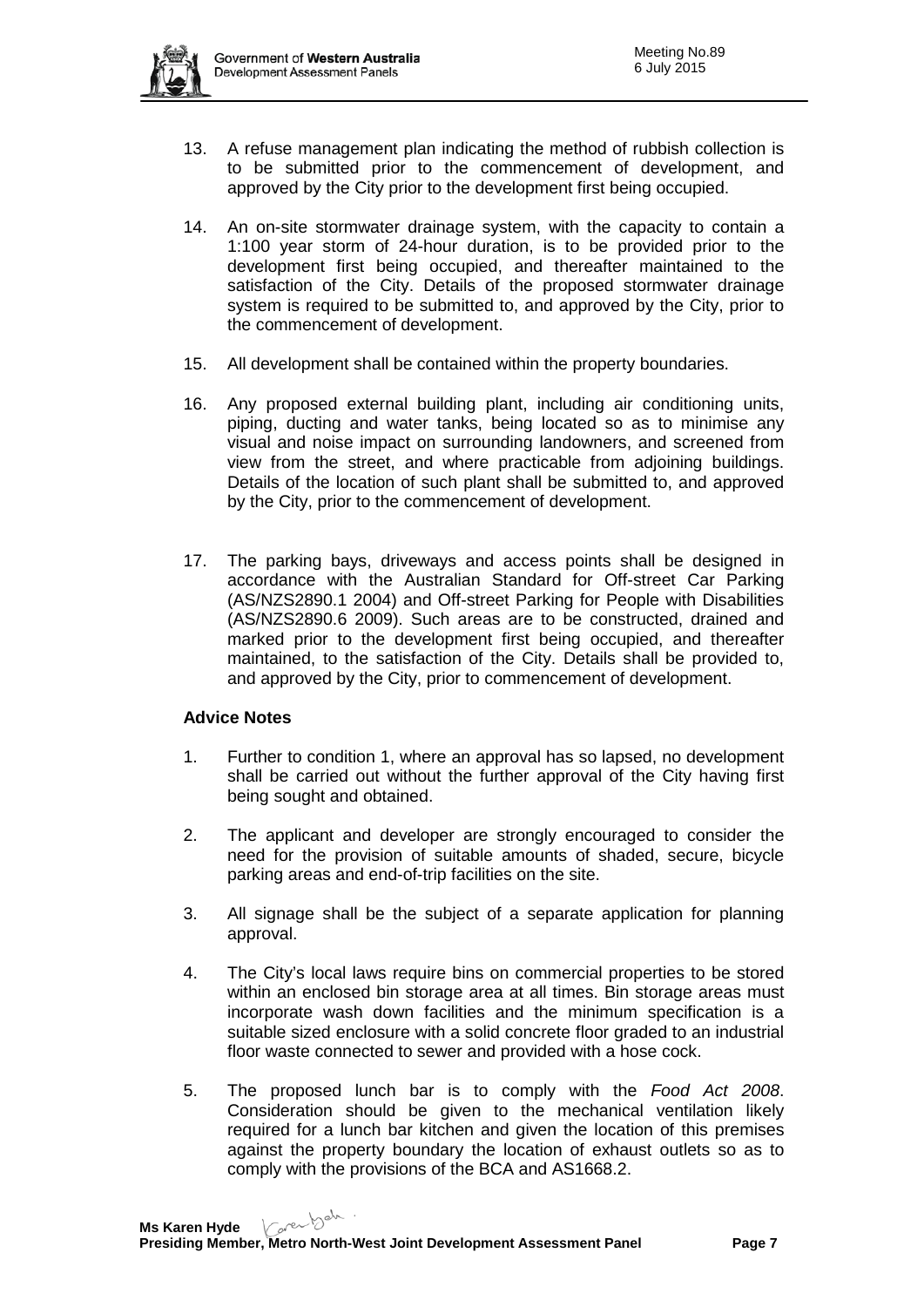

6. If seating is provided for more than 20 persons both inside and outside the lunch bar, public toilets will be required for customers.

# **AMENDING MOTION**

**Moved by:** Cr John Chester **Seconded by:** Cr Mike Norman

That Condition 2 be deleted.

**REASON:** Condition 2 was not considered a valid planning consideration and would affect potential future businesses.

# **The Amending Motion was put and CARRIED UNANIMOUSLY.**

# **PRIMARY MOTION (AS AMENDED)**

That the Metro North-West JDAP resolves to:

**Approve** DAP Application reference DAP15/00786 and accompanying plans 14086 DA1, DA1.1, DA2, DA3 and DA4 dated 16/06/2015, in accordance with Clause 6.9 of the *City of Joondalup District Planning Scheme No. 2*, subject to the following conditions:

# **Conditions**

- 1. This decision constitutes planning approval only and is valid for a period of two years from the date of approval. If the subject development is not substantially commenced within the two year period, the approval shall lapse and be of no further effect.
- 2. The mezzanine office space within Tenancy 2 and Tenancy 3 are approved as 'Showroom' as defined by DPS2 only and are to be used for office purposes ancillary to the showroom development only.
- 3. The 10 proposed on-street parking bays within the Packard Street road reserve do not form part of this approval.
- 4. The construction of the pedestrian footpath within the Packard Street road reserve is required to be constructed prior to the development first being occupied. All costs associated with the proposed construction of the pedestrian footpath within the Packard Street road reserve shall be at the expense of the applicant. All works are to be completed to the satisfaction of the City prior to the development first being occupied.
- 5. All costs associated with the proposed relocation of the existing street lamp within the Winton Road verge area adjacent to Lot 201 (8) Packard Street shall be at the expense of the applicant. All works are to be completed to the satisfaction of the City prior to the development first being occupied.
- 6. A full schedule of materials, colours and finishes for all external facades shall be submitted to, and approved by the City, prior to the commencement of development. Development shall be in accordance with the approved schedule and finishes shall be maintained to a high standard, including being free of vandalism, to the satisfaction of the City.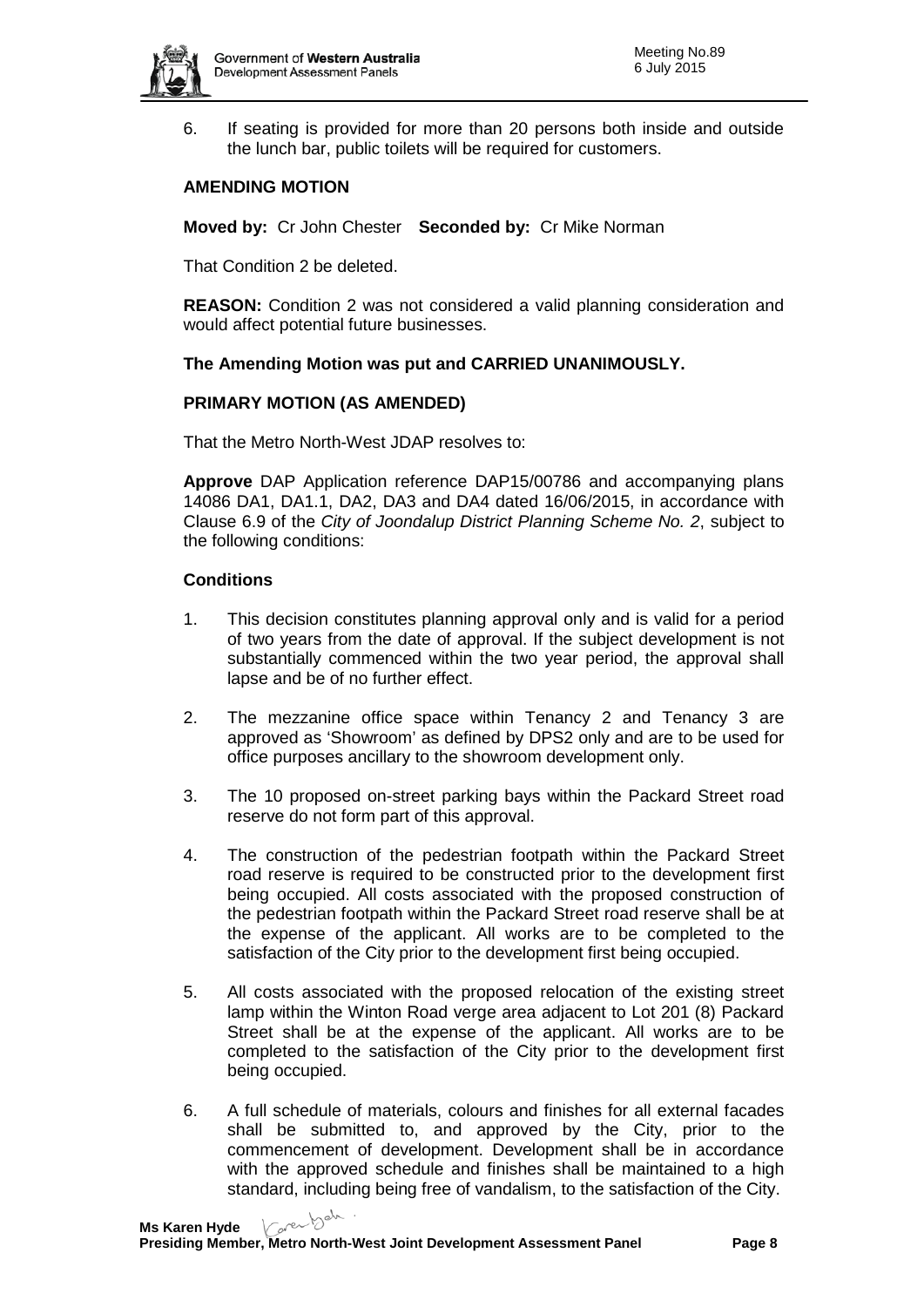

- 7. A Construction Management Plan shall be submitted to, and approved by the City, prior to the commencement of development. The Plan shall detail how it is proposed to manage:
	- all forward works for the site;
	- the delivery of materials and equipment to the site;
	- the storage of materials and equipment on the site;
	- the parking arrangements for the contractors and subcontractors;
	- the management of sand and dust during the construction process;
	- other matters likely to impact on the surrounding properties.
- 8. Detailed landscaping plans shall be submitted to the City for approval prior to the commencement of development. These landscaping plans are to indicate the proposed landscaping treatment(s) of the subject site and the adjoining road verge(s), and shall:
	- Be drawn at an appropriate scale of either 1:100, 1:200 or 1:500;
	- Provide all details relating to paving, treatment of verges and tree planting in the car park;
	- Show spot levels and/or contours of the site;
	- Indicate any natural vegetation to be retained and the proposed manner in which this will be managed;
	- Be based on water sensitive urban design principles to the satisfaction of the City;
	- Be based on Designing out Crime principles to the satisfaction of the City; and
	- Show all irrigation design details.
- 9. Landscaping and reticulation shall be established in accordance with the approved landscaping plans, Australian Standards and best trade practice prior to the development first being occupied and thereafter maintained to the satisfaction of the City.
- 10. The car parking shade trees as indicated on the approved plans shall be installed prior to the development first being occupied. The trees shall be located within tree wells and protected from damage by vehicles and maintained to the satisfaction of the development.
- 11. The driveways, crossovers and pedestrian footpath addition are to be designed and constructed to the satisfaction of the City prior to occupation of the development.
- 12. A refuse management plan indicating the method of rubbish collection is to be submitted prior to the commencement of development, and approved by the City prior to the development first being occupied.
- 13. An on-site stormwater drainage system, with the capacity to contain a 1:100 year storm of 24-hour duration, is to be provided prior to the development first being occupied, and thereafter maintained to the satisfaction of the City. Details of the proposed stormwater drainage system is required to be submitted to, and approved by the City, prior to the commencement of development.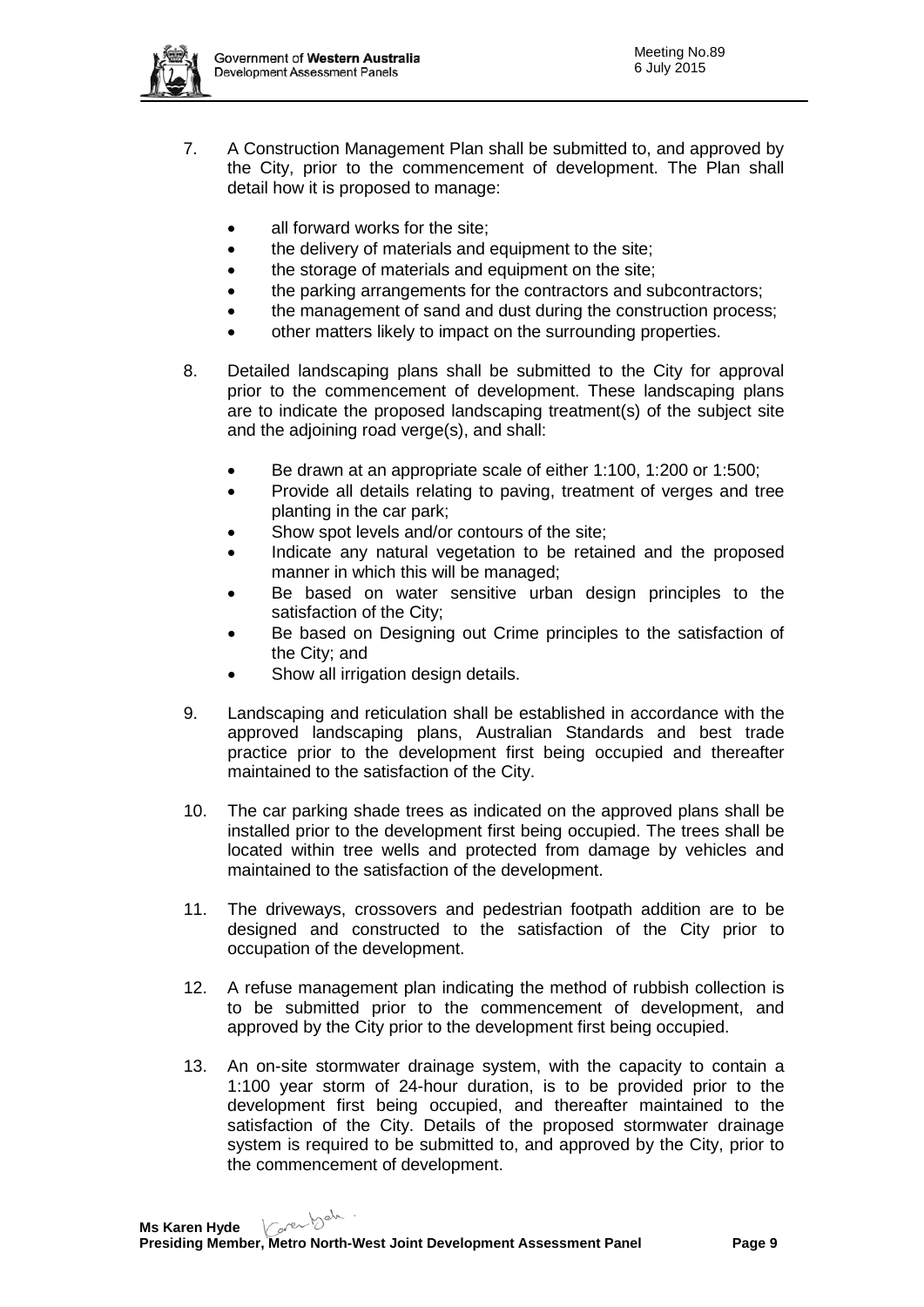

- 14. All development shall be contained within the property boundaries.
- 15. Any proposed external building plant, including air conditioning units, piping, ducting and water tanks, being located so as to minimise any visual and noise impact on surrounding landowners, and screened from view from the street, and where practicable from adjoining buildings. Details of the location of such plant shall be submitted to, and approved by the City, prior to the commencement of development.
- 16. The parking bays, driveways and access points shall be designed in accordance with the Australian Standard for Off-street Car Parking (AS/NZS2890.1 2004) and Off-street Parking for People with Disabilities (AS/NZS2890.6 2009). Such areas are to be constructed, drained and marked prior to the development first being occupied, and thereafter maintained, to the satisfaction of the City. Details shall be provided to, and approved by the City, prior to commencement of development.

### **Advice Notes**

- 1. Further to condition 1, where an approval has so lapsed, no development shall be carried out without the further approval of the City having first being sought and obtained.
- 2. The applicant and developer are strongly encouraged to consider the need for the provision of suitable amounts of shaded, secure, bicycle parking areas and end-of-trip facilities on the site.
- 3. All signage shall be the subject of a separate application for planning approval.
- 4. The City's local laws require bins on commercial properties to be stored within an enclosed bin storage area at all times. Bin storage areas must incorporate wash down facilities and the minimum specification is a suitable sized enclosure with a solid concrete floor graded to an industrial floor waste connected to sewer and provided with a hose cock.
- 5. The proposed lunch bar is to comply with the Food Act 2008. Consideration should be given to the mechanical ventilation likely required for a lunch bar kitchen and given the location of this premises against the property boundary the location of exhaust outlets so as to comply with the provisions of the BCA and AS1668.2.
- 6. If seating is provided for more than 20 persons both inside and outside the lunch bar, public toilets will be required for customers.

# **The Primary Motion (as amended) was put and CARRIED UNANIMOUSLY.**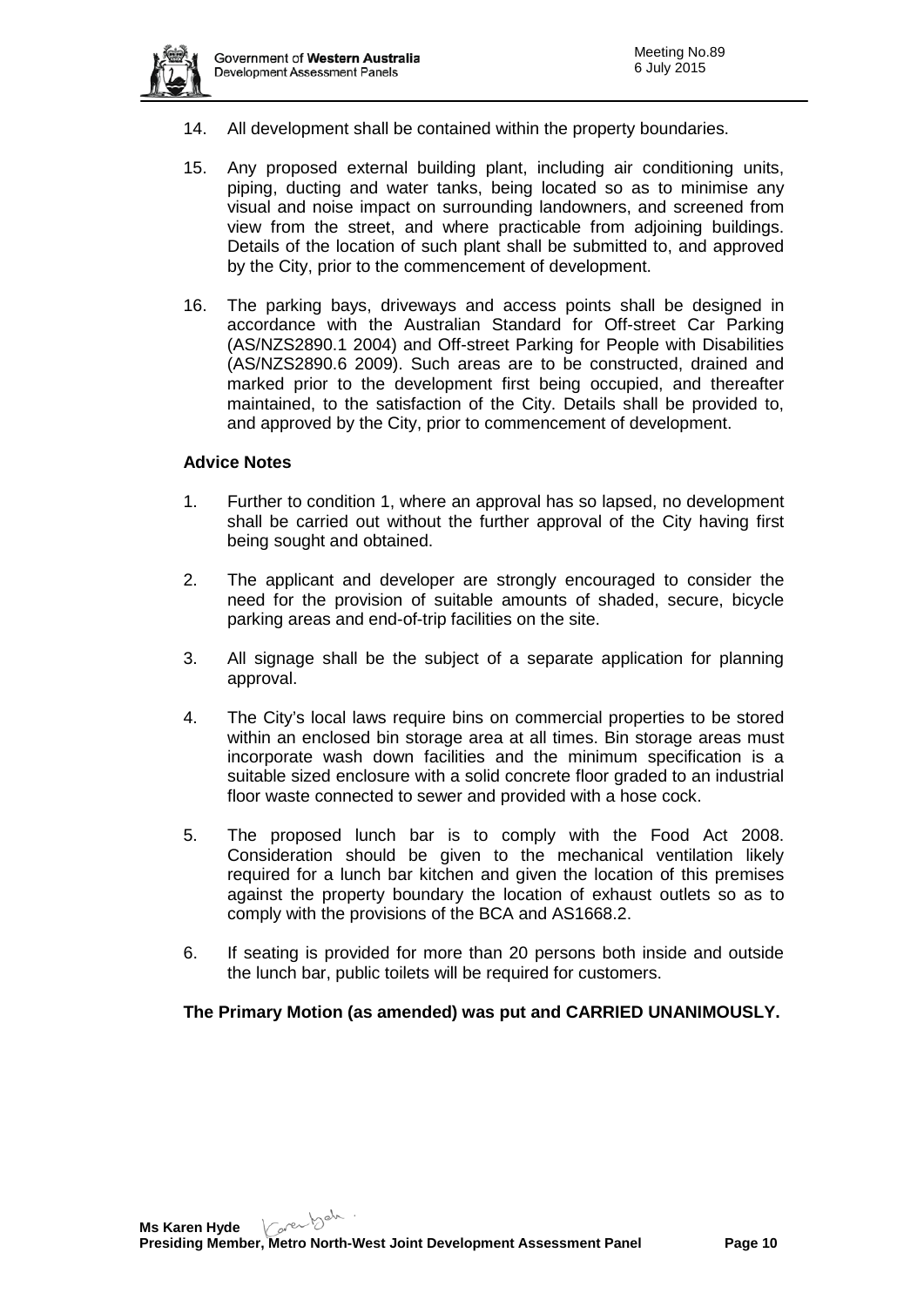

# **9. Form 2 – Responsible Authority Reports - Amending or cancelling DAP development approval**

**9.1** Property Location: Amendment to Ashby Neighbourhood Centre<br>Application Details: Lot 9627 (6) Hollosy Way, Ashby Lot 9627 (6) Hollosy Way, Ashby Applicant: Planning Solutions<br>
Owner: Frideavour Properti Endeavour Properties<br>City of Wanneroo Responsible authority: DoP File No: DP/11/02691

# **REPORT RECOMMENDATION / PRIMARY MOTION**

**Moved by:** Cr Frank Cvitan **Seconded by:** Fred Zuideveld

That the Metro North-West Joint Development Assessment Panel resolves to:

- 1. **Accept** that the DAP application reference DP/11/02691 as detailed on the DAP Form 2 dated 5 May 2015 is appropriate for consideration in accordance with Regulation 17 of the *Planning and Development (Development Assessment Panels) Regulations 2011*;
- 2. **Approve** the DAP Application reference DP/11/02691 and accompanying plans (Attachment 3) in accordance with the provisions of the *City of Wanneroo District Planning Scheme No. 2* and the *Metropolitan Region Scheme*, for the proposed minor amendment to the approved Shopping Centre at Lot 9627 (6) Hollosy Way, Ashby, subject to the following conditions:
	- a. Replacing plans A001, revision G; A002; and SK04.B.1, revision A of the existing approval LG ref: DA2014/1260, dated 25 September 2014, and P1.3; and P3.1, revision G of existing approval LG ref: DA2011/1208, dated 14 March 2012 with P1.0, revision A; P2.0; P3.0; and P5.0 included as Attachment 3.
	- b. Deleting Condition c) i) of the existing approval (LG ref: DA2014/1260, dated 25 September 2014) and replacing it with the following condition:
		- i. A minimum of 606 car bays being provided. The 42 on-street car parking bays along Blackberry Drive, Fomiatti Street and Hollosy Way may be included in the car parking calculation.

### **The Report Recommendation/Primary Motion was put and CARRIED UNANIMOUSLY.**

#### **10. Appeals to the State Administrative Tribunal**

Nil.